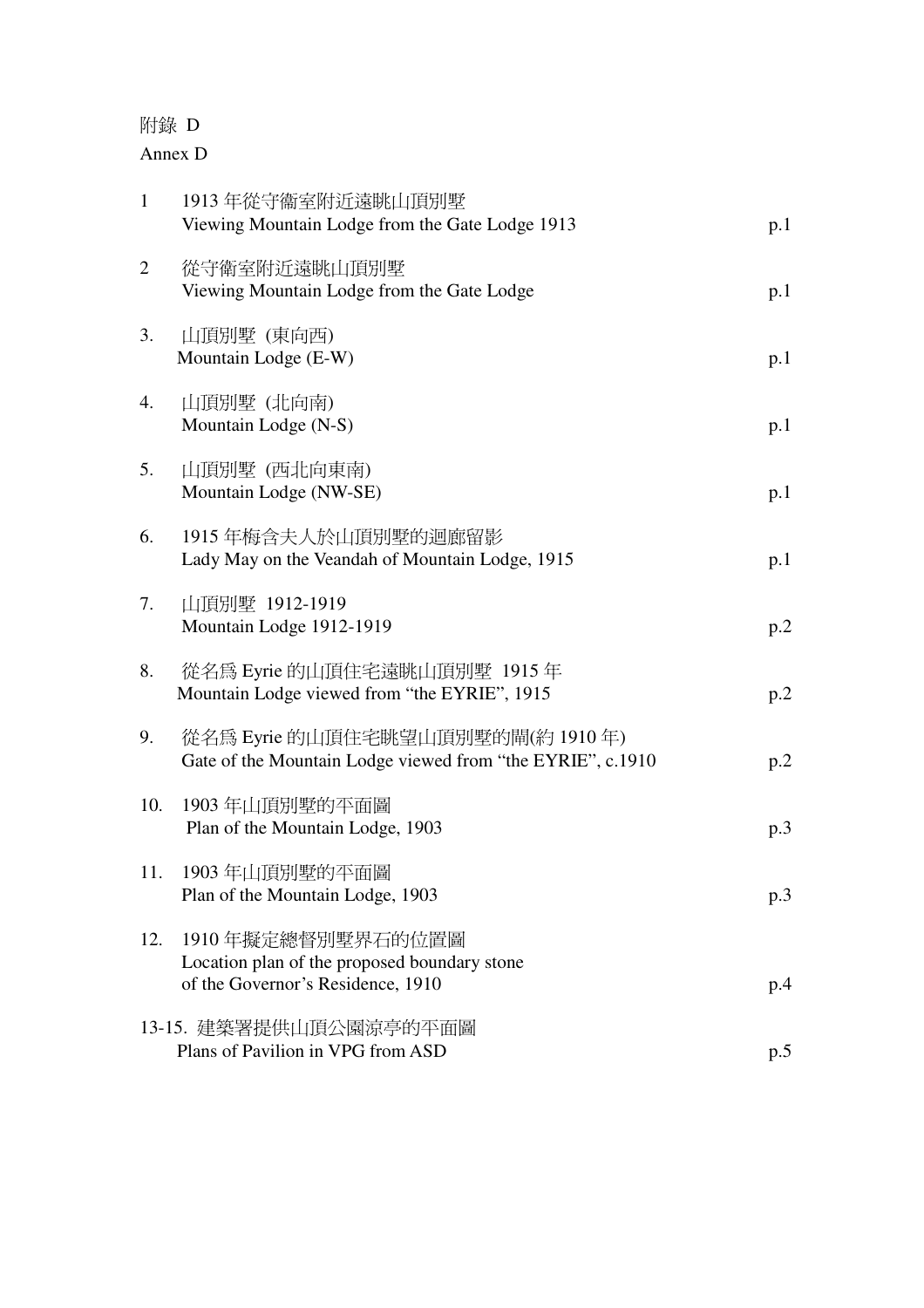

- 1. 1913 年從守衛室附近遠眺山頂別墅 Viewing Mountain Lodge from the Gate Lodge, 1913
- 2. 從守衛室附近遠眺山頂別墅 Viewing Mountain Lodge from the Gate Lodge
- 3. 山頂別墅 (東向西) Mountain Lodge (E-W)
- 4. 山頂別墅 (北向南) Mountain Lodge (N-S)
- 5. 山頂別墅 (西北向東南) Mountain Lodge (NW-SE)
- 6. 1915 年梅含夫人於山頂別墅的迴廊留影 Lady May on the Veandah of Mountain Lodge,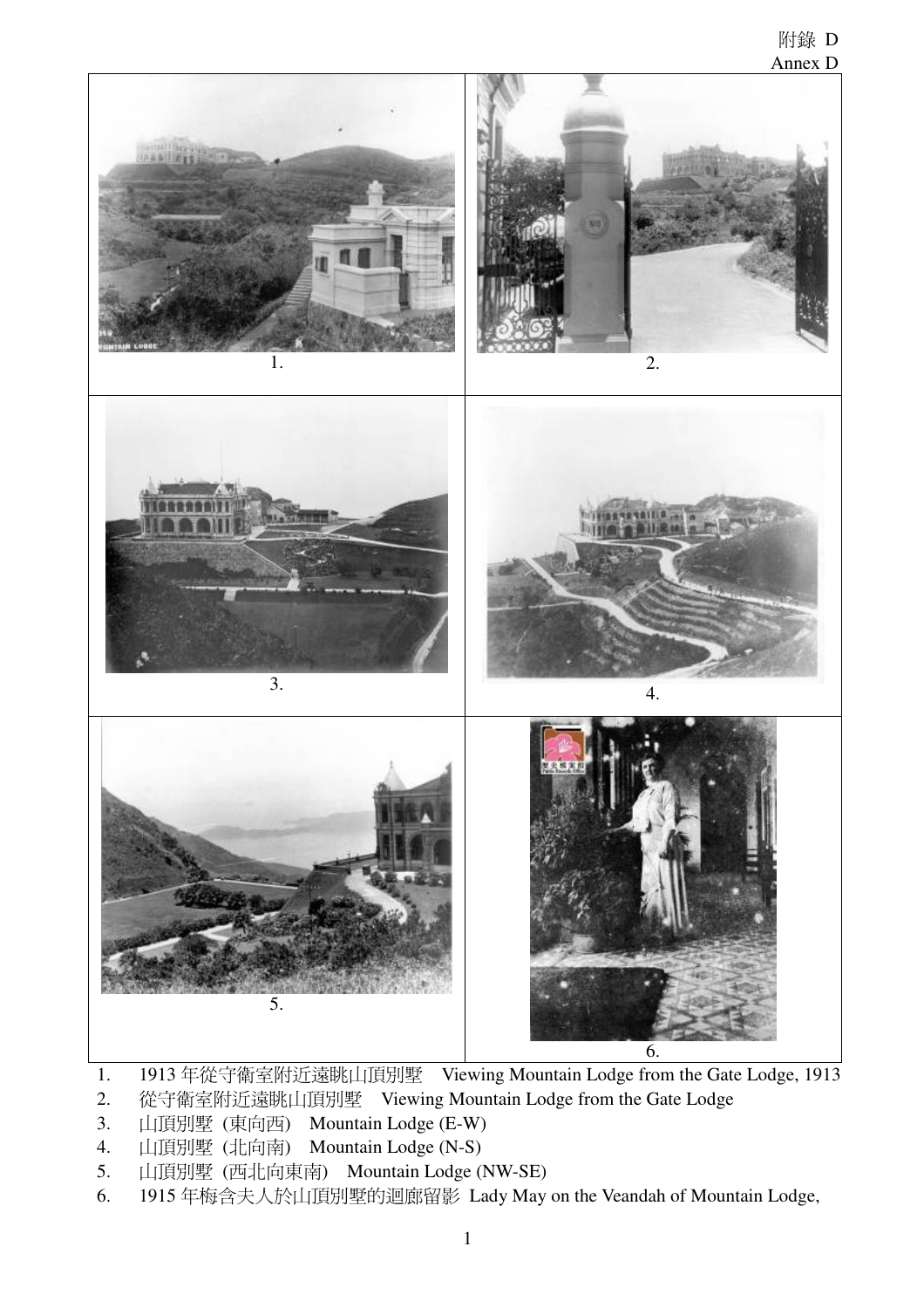## 附錄 D Annex D



- 7. 山頂別墅 1912-1919 Mountain Lodge 1912-1919
- 8. 從名為 Eyrie 的山頂住宅遠眺山頂別墅 1915 年 Mountain Lodge viewed from "the EYRIE", 1915
- 9. 從名為 Eyrie 的山頂住宅眺望山頂別墅的閘(約 1910 年) Gate of the Mountain Lodge viewed from "the EYRIE", c.1910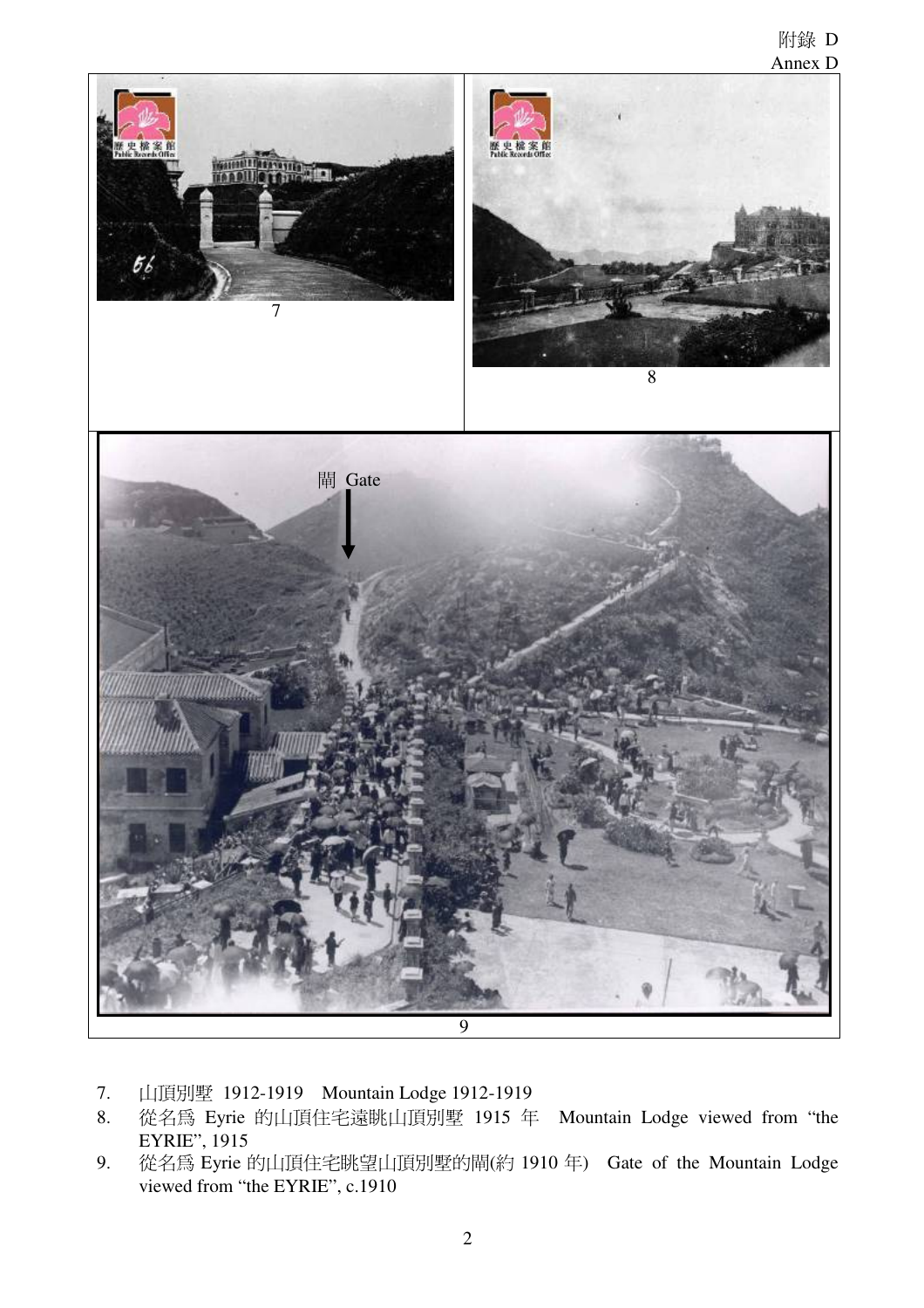

1903年山頂別墅的平面圖<br>Plan of the Mountain Lodge, 1903 Plan of the Mountain Lodge, 1903 10. 1903 年山頂別墅的平面圖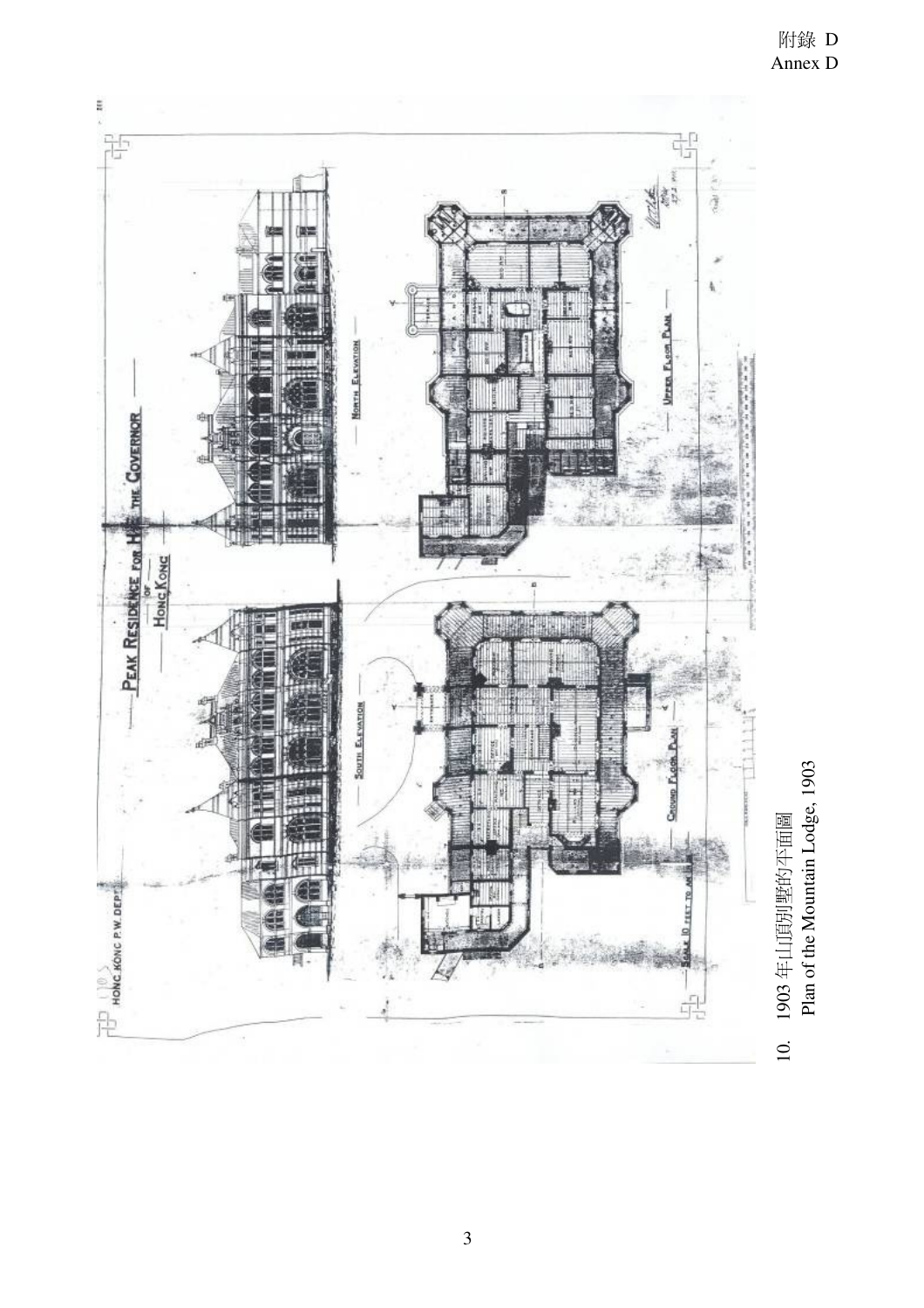

11



- 13. 1903 年山頂別墅的平面圖 Plan of the Mountain Lodge, 1903
- 14. 1910 年擬定總督別墅界石的位置圖 Location plan of the proposed boundary stone of the Governor's Residence, 1910